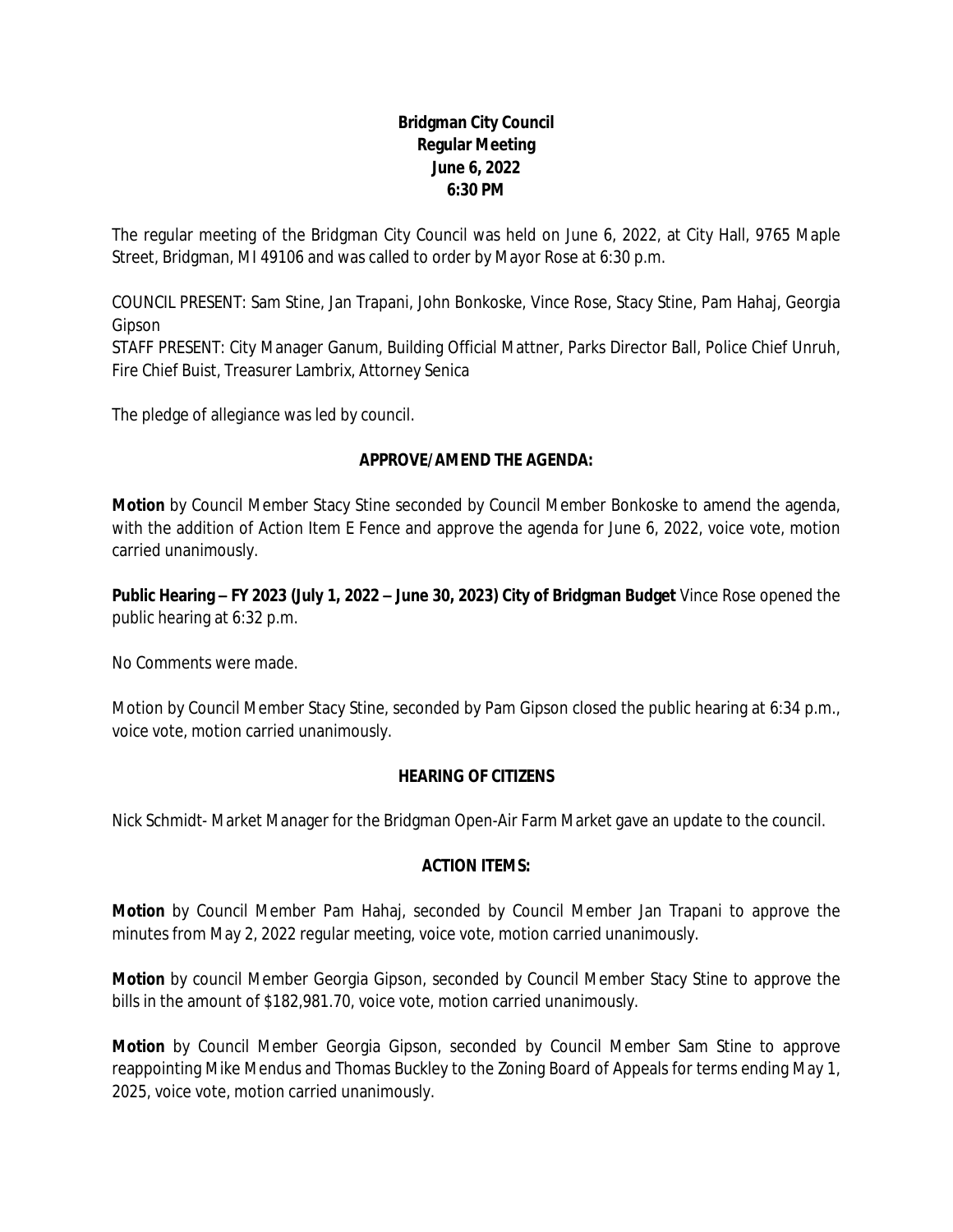**Motion** by Council Member Sam Stine seconded by Council Member Stacy Stine to approve the Second Reading and Enactment of Ordinance 2022-214, to amend the Bridgman Zoning Ordinance to incorporate Planned Unit Development (PUD) provisions with the following changes:

\*Under Section 1(C), "Purpose of Departures from the Zoning Ordinance", the language "and the developer more or less equally" was stricken, with the sentence reading: "Deviations should benefit the community."

\*Under Section 1(D)(b)(4), "Conditions", the word "viable" replaced the word "feasible", to read: The PUD constitutes a significant redevelopment of an underutilized or vacant property where conventional development may not be viable."

\*Under Section 1(G)(2)(a), "Design Standards", the second sentence was stricken in its entirety and replaced with the following: "Any deviations, including those recommended by the Planning Commission, shall be subject to City Council approval."

\*Under Section 1(G)(4), "Conditions", "may" was stricken and replaced with "shall" in the first sentence, to read: "The City Council shall impose conditions with the approval of a PUD that are necessary to ensure compliance with the standards for approval stated in this section and any other applicable standards contained in this chapter."

\*Under Section 1(H)(9), the first sentence was changed to clarify that "all of" the following were required, to read: "In form generating districts, open space shall also be designed and arranged to accomplish all of the following;"

#### **Roll Call Vote:**

AYES: Jan Trapani, John Bonkoske, Vince Rose, Stacy Stine, Pam Hahaj, Georgia Gipson, Sam Stine NAYES: ABSENT: ABSTAINED:

Motion Carried, 7-0.

The Council discussed the concept of allowing the landowner to keep up a previously installed fence on Lake Street via a license agreement. The Council discussed the following minimum provisions that would need to be included in order to grant a license agreement: the agreement would be revocable, there would be an annual fee, the City would have to be named as an additional insured on the landowner's commercial liability insurance, there would be strict fence upkeep and grass upkeep requirements, such as mowing and trimming weekly, breach provisions with a strict time line to cure a breach, and the City could ask that the fence be removed with notice, with the City having the authority to remove the fence and put the costs on the tax bill if the landowner refused to comply.

**Motion** by Council Member Stacy Stine, seconded by Council Member John Bonkoske to table the fence issue, voice vote, motion carried unanimously.